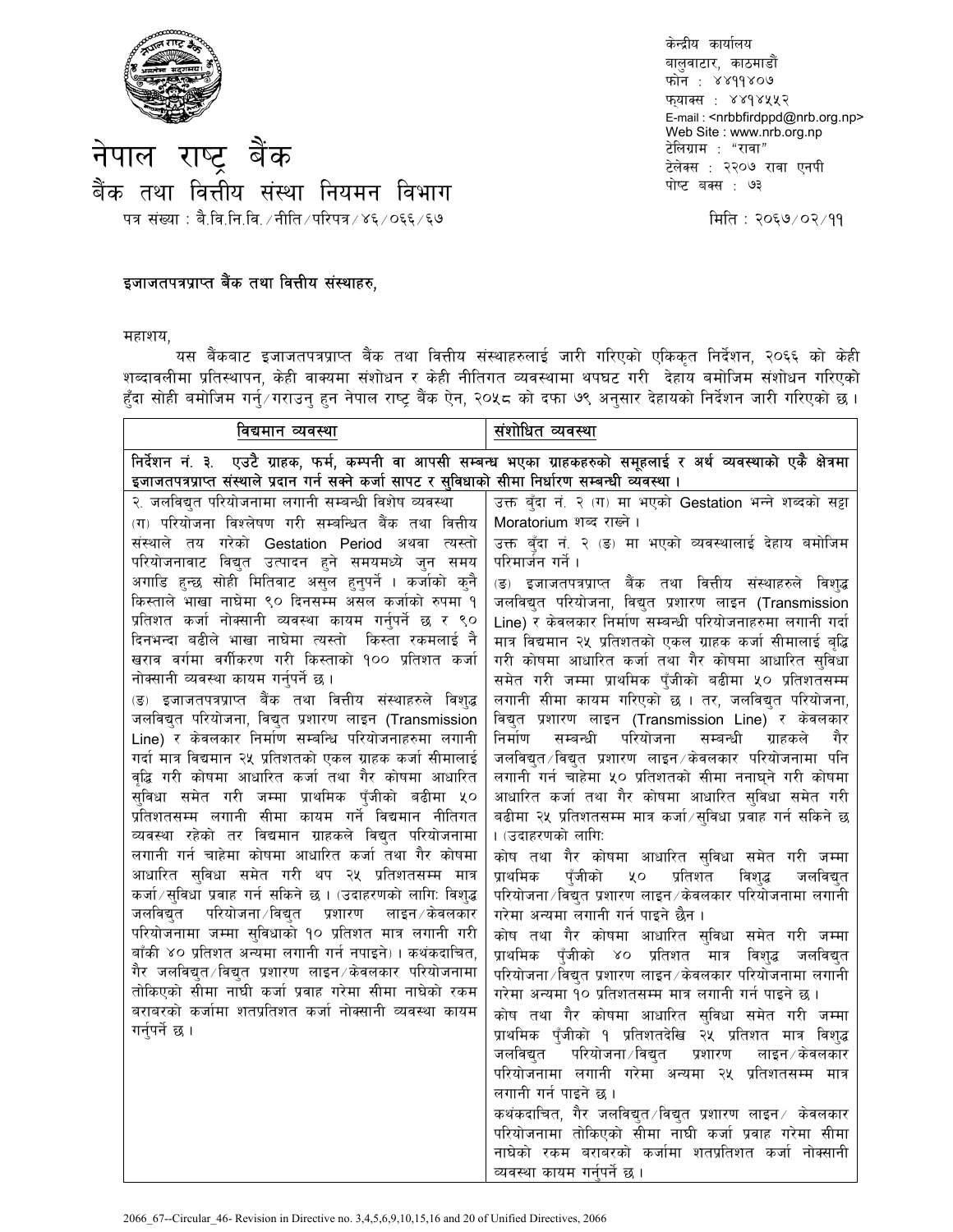|--|

केन्द्रीय कार्यालय बालुवाटार, काठमाडौं फोन: ४४११४०७ फ्याक्स : ४४१४५५२ E-mail: <nrbbfirdppd@nrb.org.np> Web Site : www.nrb.org.np टेलिग्राम : "रावा" टेलेक्स : २२०७ रावा एनपी पोष्ट बक्स : ७३

| नेपाल राष्ट्र बैंक                                                                                                                                                                                                                                                                                                                                                                                                                                                                                                                                                                                                                                                                                                                                                                    | Web Site: www.nrb.org.np<br>टेलिग्राम : "रावा"<br>टेलेक्स : २२०७ रावा एनपी                                                                                                                                                                                                                                                                                                     |
|---------------------------------------------------------------------------------------------------------------------------------------------------------------------------------------------------------------------------------------------------------------------------------------------------------------------------------------------------------------------------------------------------------------------------------------------------------------------------------------------------------------------------------------------------------------------------------------------------------------------------------------------------------------------------------------------------------------------------------------------------------------------------------------|--------------------------------------------------------------------------------------------------------------------------------------------------------------------------------------------------------------------------------------------------------------------------------------------------------------------------------------------------------------------------------|
| बैंक तथा वित्तीय संस्था नियमन विभाग                                                                                                                                                                                                                                                                                                                                                                                                                                                                                                                                                                                                                                                                                                                                                   | पोष्ट बक्स : ७३                                                                                                                                                                                                                                                                                                                                                                |
| ४. कर्जा सापट तथा सुविधाको सीमामा छुट<br>(क) मुद्दती रसिद, नेपाल सरकारको ऋणपत्र, नेपाल राष्ट्र बैंक<br>ऋणपत्रको धितोमा र विश्व बैंक, एसियाली विकास बैंक तथा<br>अन्तरराष्ट्रिय वित्त निगम लगायतका नेपाल सदस्य भएको<br>अन्तरराष्ट्रिय बहुपक्षीय (Multilateral) वित्तीय संस्थाहरु तथा<br>अन्तरराष्ट्रिय श्रेणीकृत (Rated) बैंकको निःशर्त जमानतमा<br>प्रदान गरिने कर्जा सापट तथा सुविधाहरु ।" साथै, सम्बन्धित<br>बैंक तथा वित्तीय संस्थाबाट अनुरोध भई आएमा यस बैंकले<br>जारी गरेको निर्देशनमा उल्लेख भएको व्यवस्था समेत कायम<br>रहने गरी त्यस्ता अन्तर्राष्ट्रिय बहुपक्षीय संस्थाले जारी गर्ने<br>जमानत (Guarantee) मा आधारित भई बैंक तथा वित्तीय<br>संस्थाहरुले प्रदान गर्ने कर्जामा पुँजीकोषको अनुपात गणना गर्ने<br>प्रयोजनका लागि शून्य जोखिम भार (Zero Risk Weight) प्रदान<br>गर्ने । | उक्त बँदा नं. ४ (क) मा भएको व्यवस्थामा देहायको स्पष्टीकरण<br>थप गर्ने ।<br>स्पष्टीकरण: अन्तरराष्ट्रिय श्रेणीकृत (Rated) बैंक भन्नाले संयुक्त<br>अधिराज्य बेलायतको लण्डनबाट प्रकाशित The Banker पत्रिकाले<br>प्रत्येक वर्ष जुलाई महिनामा प्रकाशन गर्ने Top Thousand<br>World Banks को सूचीमा पछिल्लो वर्ष समावेश भएका<br>बैंकहरुलाई सम्भान्।पर्ने छ ।                           |
| क्षेत्रगत कर्जा सम्वन्धी व्यवस्था<br>۹۹.<br>(३) यस बैंकबाट "ख" वर्गको इजाजजतपत्रप्राप्त संस्थाहरुले<br>बैंक तथा वित्तीय संस्था सम्बन्धी ऐन, २०६३ को दफा ४७ को<br>उपदफा (२) को खण्ड (श) र "ग" वर्गको इजाजतपत्रप्राप्त<br>संस्थाहरुले सोही ऐनको सोही दफाको उपदफा (३) को खण्ड<br>(प) बमोजिम जग्गा विकास, आवासीय प्रयोजनको लागि जग्गा<br>खरिद तथा घर निर्माण जस्ता परियोजना संचालन गर्ने र<br>त्यस्ता घरजग्गाको बिक्री वितरण तथा व्यवस्थापन गर्ने गराउने<br>सम्बन्धी कार्य गर्दा सम्बन्धित इजाजतपत्रप्राप्त संस्थाले आ-<br>आफ्नो प्राथमिक पँजीको २५ प्रतिशत भन्दा बढी लगानी गर्न<br>पाउने छैन ।                                                                                                                                                                                           | उक्त बुँदा नं. ११ को (३) मा भएको व्यवस्था इ.प्रा. निर्देशन<br>नं.८10६६ को बुँदा नं.३ (२) सँग सम्बन्धित भएको हुँदा यस<br>निर्देशनबाट हटाई निर्देशन नं. ८।०६६ मा मात्र राख्ने ।                                                                                                                                                                                                  |
| निर्देशन नं.४                                                                                                                                                                                                                                                                                                                                                                                                                                                                                                                                                                                                                                                                                                                                                                         | उक्त निर्देशनको अनुसूची ४.१ लाई परिमार्जन गरी यसैसाथ<br>संलग्न संशोधित अनुसूची ४.१ कायम गर्ने ।                                                                                                                                                                                                                                                                                |
| निर्देशन नं.५: इजाजतपत्रप्राप्त संस्थाको कारोवारमा निहित जोखिम न्यूनीकरण गर्ने सम्वन्धी गरिएको व्यवस्था                                                                                                                                                                                                                                                                                                                                                                                                                                                                                                                                                                                                                                                                               |                                                                                                                                                                                                                                                                                                                                                                                |
| ३. ब्याजदर जोखिम न्यूनीकरण गर्नुपर्ने व्यवस्था<br>(३) निश्चित भुक्तानी अवधि (Fixed Maturity Period) नभएका<br>सम्पत्ति तथा दायित्वलाई देहाय बमोजिम समावेश गर्नपर्ने छ :-<br>(ख) निश्चित भुक्तानी अ <u>वधि नभएका दायित्वहरु</u><br>इजाजतपत्रप्राप्त संस्थाको कुल चल्ती तथा वचत निक्षेप<br>मध्ये प्राथमिक निक्षेपको रुपमा रहेको र न्यूनतम कायम गर्नुपर्ने<br>मौज्दातको अंशसम्मको रकम एक वर्षभन्दा बढी अवधिको<br>समय अन्तराल भित्र समावेश गर्नुपर्ने छ । चल्ती निक्षेपको उक्त<br>अंशको यथार्थ अनुमान इजाजतपत्रप्राप्त संस्था स्वयंले गर्नुपर्ने छ<br>। इजाजतपत्रप्राप्त संस्थासँग सामान्यत: स्थायी रुपमा रही रहने<br>चल्ती निक्षेपको अंशलाई प्राथमिक निक्षेपको रुपमा लिन्पर्ने छ ।                                                                                                        | उक्त बुँदा नं. ३(३) को खण्ड (ख) मा भएको व्यवस्थालाई देहाय<br>बमोजिम परिमार्जन गर्ने ।<br>निश्चित भक्तानी अवधि नभएका दायित्वहरु<br>(ख)<br>व्याजदरमा भएको परिवर्तनका कारण प्रभावित हुने निश्चित<br>भुक्तानी अवधि नभएका दायित्वहरु (Interest Sensitive, Floating<br>Rate Liabilities) लाई मात्र जुन अवधिमा ब्याजदर समायोजन<br>गरिन्छ, सोही समय अन्तरालभित्र समावेश गर्नुपर्ने छ । |
| निर्देशन फा.नं.५.१ र ५.२                                                                                                                                                                                                                                                                                                                                                                                                                                                                                                                                                                                                                                                                                                                                                              | उक्त निर्देशन फा.नं. ५.१ र ५.२ लाई परिमार्जन गरी यसै साथ<br>संलग्न संशोधित निर्देशन फा.नं. ५.१ र ५.२ कायम गर्ने ।                                                                                                                                                                                                                                                              |
| निर्देशन नं. ६: संस्थागत सुशासन सम्बन्धी व्यवस्था                                                                                                                                                                                                                                                                                                                                                                                                                                                                                                                                                                                                                                                                                                                                     |                                                                                                                                                                                                                                                                                                                                                                                |
| ७. आचारसंहिता तथा सुशासन सम्बन्धी थप व्यवस्था<br>१. यस बैकबाट इजाजतपत्रप्राप्त बैंक तथा वित्तीय संस्थाहरुको<br>समेत सुशासन कायम गर्ने कार्यमा भूमिका रहेको हुँदा सुशासन<br>ऐन अनुसार आ-आफ्नो संस्थामा आचारसंहिता निर्माण गरी<br>लाग गर्ने ।                                                                                                                                                                                                                                                                                                                                                                                                                                                                                                                                           | उक्त बुँदा नं. ७ को (१) मा भएको "सुशासन ऐन अनुसार" भन्ने<br>शब्दहरुको सट्टा "सुशासन ऐनको भावना अनुसार" भन्ने शब्दहरु<br>राख्ने ।                                                                                                                                                                                                                                               |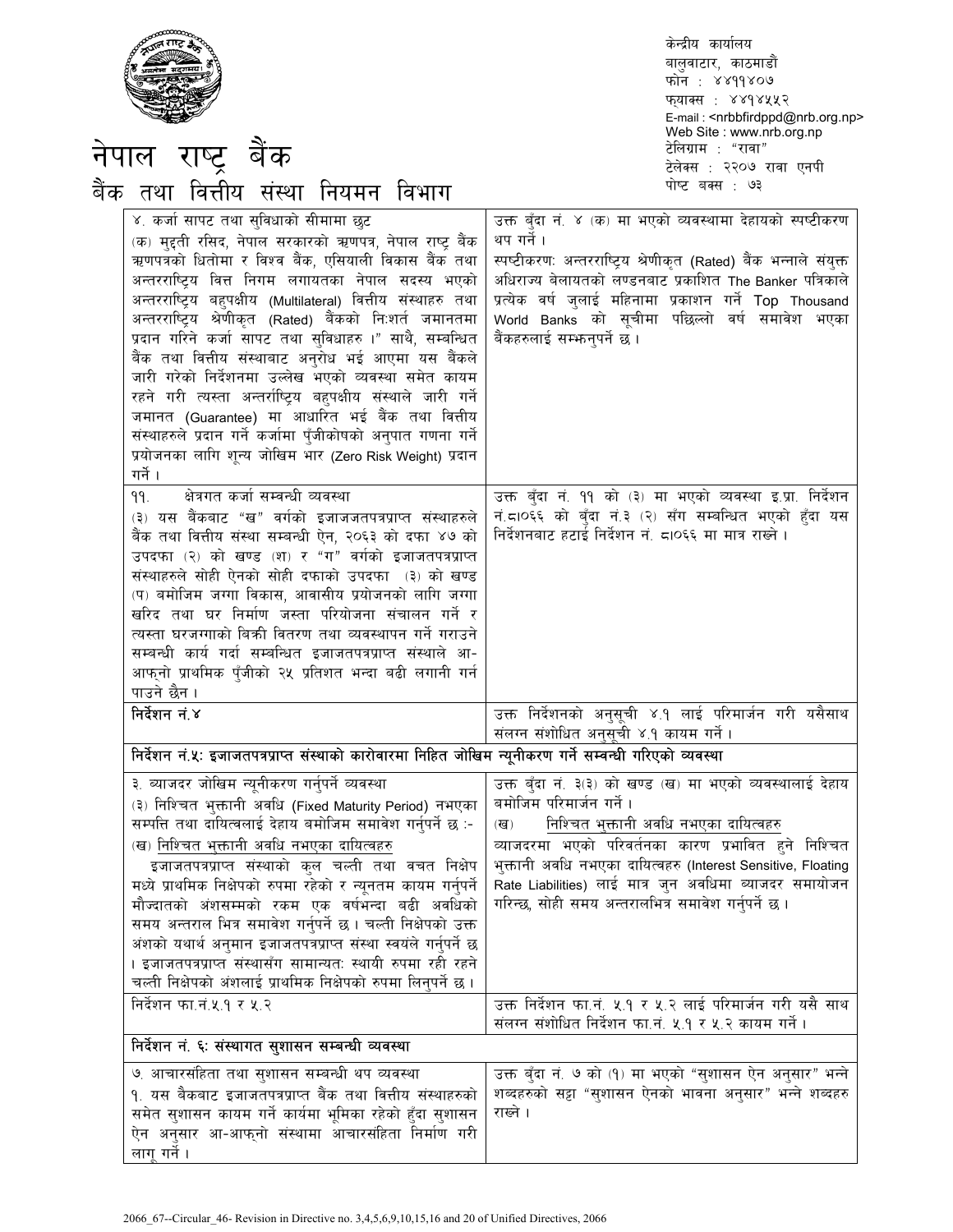

नपाल राष्ट्र बक

केन्द्रीय कार्यालय बालुवाटार, काठमाडौं फोन: ४४११४०७ फ्याक्स : ४४१४५५२ E-mail : <nrbbfirdppd@nrb.org.np> Web Site : www.nrb.org.np टेलिग्राम : "रावा" टेलेक्स : २२०७ रावा एनपी पोष्ट बक्स : ७३

| बक तथा वित्ताय संस्था नियमन विभाग                                                                                                                                                                                                                                                                                                                                                                                                                                                                                                                                                                                                                                                                                |                                                                                                                                                                                                                                                                                                                                                                                                                                                                                                                                                                                                                                                                                                                                                                                                                                        |
|------------------------------------------------------------------------------------------------------------------------------------------------------------------------------------------------------------------------------------------------------------------------------------------------------------------------------------------------------------------------------------------------------------------------------------------------------------------------------------------------------------------------------------------------------------------------------------------------------------------------------------------------------------------------------------------------------------------|----------------------------------------------------------------------------------------------------------------------------------------------------------------------------------------------------------------------------------------------------------------------------------------------------------------------------------------------------------------------------------------------------------------------------------------------------------------------------------------------------------------------------------------------------------------------------------------------------------------------------------------------------------------------------------------------------------------------------------------------------------------------------------------------------------------------------------------|
| निर्देशन नं. ९: इजाजतपत्रप्राप्त संस्थाहरुले नेपाल राष्ट्र बैंकमा पेश गर्नुपर्ने तथ्याङ्ग विवरण सम्वन्धी व्यवस्था                                                                                                                                                                                                                                                                                                                                                                                                                                                                                                                                                                                                |                                                                                                                                                                                                                                                                                                                                                                                                                                                                                                                                                                                                                                                                                                                                                                                                                                        |
| हाल कायम रहेको ने.रा.बैंक निर्देशन फा.नं. ९.१५ (त्रैमासिक<br>वित्तीय विवरण) लाई निर्देशन नं.४।०६६ को अनूसूची ४.(अ)<br>संग एकरुपता दिने सम्बन्धमा ।<br>निर्देशन नं. १०: इजाजतपत्रप्राप्त संस्थाको संस्थापक शेयर नामसारी वा बिकी सम्बन्धी व्यवस्था                                                                                                                                                                                                                                                                                                                                                                                                                                                                 | निर्देशन नं.४।०६६ को अनूसुची ४.(अ) मा भएको व्यवस्था<br>अनुसार ने.रा.बैंक निर्देशन फा.नं. ९.१५ लाई परिमार्जन गर्ने । (<br>यसैसाथ संलग्न)                                                                                                                                                                                                                                                                                                                                                                                                                                                                                                                                                                                                                                                                                                |
| ९. बैंक तथा वित्तीय संस्था सम्बन्धी ऐनमा उल्लेखित व्यवस्था<br>अनुरुप बैंक वा वित्तीय संस्थाका संचालक, कार्यकारी प्रमुख,<br>लेखापरीक्षक, सचिव वा बैंक वा वित्तीय संस्थाको व्यवस्थापन<br>तथा लेखा सम्बन्धी कार्यमा प्रत्यक्ष रुपले संलग्न व्यक्ति र<br>तिनीहरुका परिवारका अन्य सदस्यले समेत तोकिएको<br>अवधिसम्म शेयर खरीद विक्री गर्न, गराउन, गर्न दिन,<br>धितोबन्धक राख्न, राख्न लगाउन वा दान बकस लिन, दिन वा<br>लेनदेन गर्न पाईने छैन। साथै, यस अधि नै यसरी धितो बन्धक<br>राख्ने कार्य भएको हकमा नवीकरण गर्न पाईने छैन ।                                                                                                                                                                                         | उक्त बुँदा नं. ९ मा भएको व्यवस्था इ.प्रा. निर्देशन नं.६।०६६ को<br>बुँदा नं. ८ मा विस्तृत रुपमा उल्लेख भएको हुँदा उक्त बुँदा नं. ९<br>लाई हटाउने ।                                                                                                                                                                                                                                                                                                                                                                                                                                                                                                                                                                                                                                                                                      |
| निर्देशन नं. १५: ब्याजदर सम्बन्धी व्यवस्था                                                                                                                                                                                                                                                                                                                                                                                                                                                                                                                                                                                                                                                                       |                                                                                                                                                                                                                                                                                                                                                                                                                                                                                                                                                                                                                                                                                                                                                                                                                                        |
| ३. ब्याजदर निर्णय गराएर लागू गर्नुपर्ने<br>इजाजतपत्रप्राप्त संस्थाले निक्षेपमा दिने र कर्जा तथा<br>सापटमा लिने ब्याजदर, ब्याज गणना विधि, हर्जाना लगाउने<br>विधि, सेवा शुल्क र कमिशन दर इजाजतपत्रप्राप्त संस्थाले<br>निर्णय गराई लागू गर्नुपर्ने छ । इजाजतपत्रप्राप्त संस्थाले<br>निक्षेपमा प्रदान गर्ने प्रकाशित व्याजदरमा शून्य दशमलव पाँच<br>प्रतिशत बिन्दुसम्म बढाउन सक्नेछन् भने कर्जाको व्याजदरको<br>हकमा प्रकाशित व्याजदरभन्दा बढी दर कायम गर्नपाइने छैन ।<br>साथै, बैंक तथा वित्तीय संस्था र ग्राहकवीचको आपसी<br>सहमतिको आधारमा निक्षेपको व्याजदर कायम गर्नुपर्ने<br>अवस्थामा त्यस्तो निक्षेपको भुक्तानी अवधि ५ वर्ष भन्दा बढी<br>हुनुपर्ने छ ।<br>निर्देशन नं. १६: वित्तीय श्रोत संकलन सम्बन्धी व्यवस्था | उक्त बँदा नं.३ मा भएको व्यवस्थालाई देहायबमोजिम परिमार्जन<br>गर्ने ।<br>इजाजतपत्रप्राप्त संस्थाले निक्षेपमा दिने र कर्जा तथा सापटमा लिने<br>ब्याजदर, ब्याज गणना विधि, हर्जाना लगाउने विधि, सेवा शुल्क र<br>कमिशन दर इजाजतपत्रप्राप्त संस्थाले निर्णय गराई लागू गर्नुपर्ने छ<br>। इजाजतपत्रप्राप्त संस्थाले निक्षेपमा प्रदान गर्ने प्रकाशित<br>व्याजदरमा शून्य दशमलव पाँच प्रतिशत बिन्दुसम्म बढाउन<br>सक्नेछन् भने कर्जाको व्याजदरको हकमा प्रकाशित व्याजदरभन्दा<br>बढी दर कायम गर्न पाइने छैन ।<br>तर,<br>(क) अक्षयकोष वा ५ वर्ष भन्दाबढी भुक्तानी अवधि भएको<br>निक्षेपमा बैंक तथा वित्तीय संस्था र ग्राहकवीचको आपसी<br>सहमतिको आधारमा व्याजदर कायम गर्न सकिने छ।<br>(ख) बोलकबोल (Bidding) को आधारमा संकलन हने संस्थागत<br>निक्षेपको हकमा प्रकाशित व्याजदरको व्यवस्था लागू हुने छैन ।                                                    |
|                                                                                                                                                                                                                                                                                                                                                                                                                                                                                                                                                                                                                                                                                                                  | ३ निक्षेप संकलन तथा भुक्तानी सम्वन्धी नियम तथा प्रकृया   उक्त बुँदा नं. ३ (५) मा भएको व्यवस्था (संशोधन सहित) लाई                                                                                                                                                                                                                                                                                                                                                                                                                                                                                                                                                                                                                                                                                                                       |
| बनाई लागू गर्नुपर्ने<br>(५) इजाजतपत्रप्राप्त संस्थाले खोल्ने खाताहरुमध्ये वचत खाता<br>प्राकृतिक व्यक्तिको हकमा मात्र खोल्न सकिनेछ । विगतमा<br>प्राकृतिक व्यक्ति वाहेक अन्य संस्था निकायवाट वचत खाता<br>खोलेको अवस्थामा अविलम्ब बन्द गर्नुपर्ने छ । साथै , चल्ती<br>तथा वचत खाताका ग्राहकहरुलाई मात्र चेकवुक उपलव्ध<br>गराउनुपर्ने छ ।<br>तर, उक्त व्यवस्थाले प्राकृतिक व्यक्ति बाहेकका अन्य संघ<br>संस्था, कम्पनी लगायतका अप्राकृतिक व्यक्तिले व्याज आर्जन<br>हने गरी वचत खाता बाहेकका अन्य खाता खोल्न बाधा<br>प्र्याउने छैन ।<br>(यस  बैंकबाट  जारी  बै.वि.नि.वि. ∕ नीति ⁄ परिपत्र ⁄ २० ⁄ ०६६ ⁄<br>६७ मिति २०६६/०९/२ को बुँदा नं. ५ द्वारा भएको संशोधन<br>समेत समावेश)                                          | देहाय बमोजिम परिमार्जन गर्ने ।<br>(५)इजाजतपत्रप्राप्त संस्थाले खोल्ने खाताहरुमध्ये वचत खाता,<br>प्राकृतिक व्यक्ति वा नाफा कमाउने उद्देश्य नराखी स्थापित (जस्तै:<br>अक्षय कोष, हुलाक वचत बैंक, कल्याणकारी कोष, सामुदायिक<br>कोष जस्ता) संस्थाहरुको हकमा मात्र खोल्न सकिनेछ । विगतमा<br>प्राकृतिक व्यक्ति ∕ नाफा कमाउने उद्देश्य नराखी स्थापित उपर्युक्त<br>संस्थाहरु वाहेक अन्य संस्था निकायवाट वचत खाता खोलेको<br>अवस्थामा अविलम्व बन्द गर्नुपर्ने छ । साथै , स्वीकार्य बैंकिङ्ग<br>मान्यता अनुरुप सम्बन्धित संस्थाले चेकबुक जारी गर्ने खाता तथा<br>जारी नगर्ने खाता छुट्टयाई सोही आधारमा चेकबुक जारी गर्ने<br>व्यवस्था गर्नुपर्ने छ ।<br>तर, उक्त व्यवस्थाले प्राकृतिक व्यक्ति बाहेकका अन्य संघ संस्था,<br>कम्पनी लगायतका अप्राकृतिक व्यक्तिले व्याज आर्जन हुने गरी<br>वचत खाता बाहेकका अन्य खाता  खोल्न बाधा पुर् <b>याउने छैन</b> । |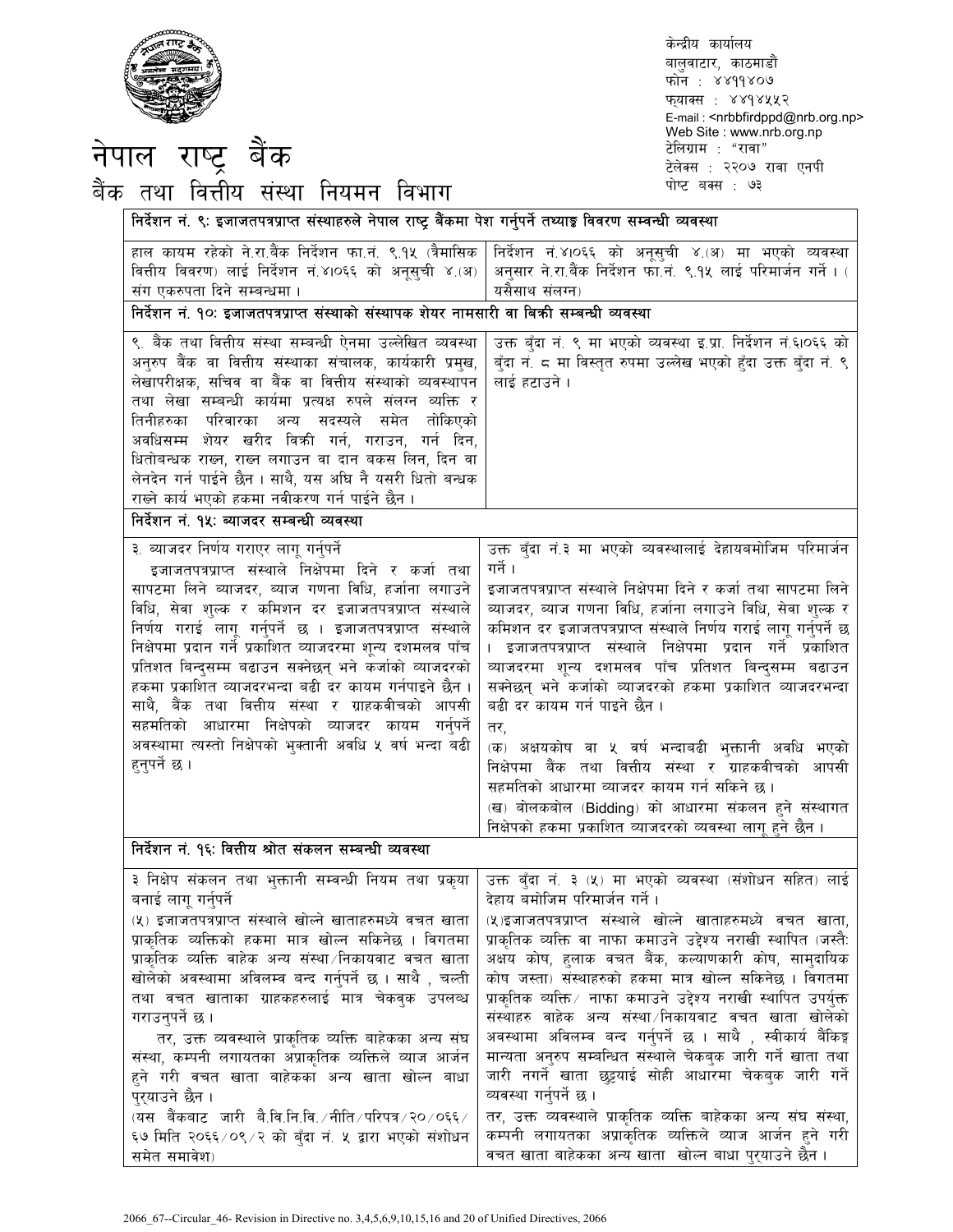| नेपाल राष्ट्र बैंक<br>बैंक तथा वित्तीय संस्था नियमन विभाग                                                                                                                                                                                                                                                                                                                                                                                                                                                                                                                                                                                                                                                                                                                                                                                                                                                                                                                                                                                                                                                         | केन्द्रीय कार्यालय<br>बालुवाटार, काठमाडौं<br>फोन : ४४११४०७<br>फुयाक्स : ४४१४५५२<br>E-mail: < nrbbfirdppd@nrb.org.np><br>Web Site : www.nrb.org.np<br>टेलिग्राम : "रावा"<br>टेलेक्स : २२०७ रावा एनपी<br>पोष्ट बक्स : ७३                                                                                                                                                                                                                                                                                                                                                                                                                                                                                                                                                                                                                                                                   |
|-------------------------------------------------------------------------------------------------------------------------------------------------------------------------------------------------------------------------------------------------------------------------------------------------------------------------------------------------------------------------------------------------------------------------------------------------------------------------------------------------------------------------------------------------------------------------------------------------------------------------------------------------------------------------------------------------------------------------------------------------------------------------------------------------------------------------------------------------------------------------------------------------------------------------------------------------------------------------------------------------------------------------------------------------------------------------------------------------------------------|------------------------------------------------------------------------------------------------------------------------------------------------------------------------------------------------------------------------------------------------------------------------------------------------------------------------------------------------------------------------------------------------------------------------------------------------------------------------------------------------------------------------------------------------------------------------------------------------------------------------------------------------------------------------------------------------------------------------------------------------------------------------------------------------------------------------------------------------------------------------------------------|
| <u> ११. बैंक तथा वित्तीय संस्थाले वित्तीय स्रोत परिचालन गर्दा</u><br>आफ्नो कुल निक्षेप दायित्वको एक तिहाईभन्दा बढी सापटी<br>रकम परिचालन गर्न पाईने छैन । तर "घ" वर्गको वित्तीय<br>संस्थालाई भने यस बमोजिमको सीमा लागू हुने छैन ।<br>१२. इजाजतपत्रप्राप्त बैंक तथा वित्तीय संस्थाहरुले निक्षेप                                                                                                                                                                                                                                                                                                                                                                                                                                                                                                                                                                                                                                                                                                                                                                                                                     | उक्त बँदा नं. ११ मा भएको व्यवस्थालाई देहाय बमोजिम<br>परिमार्जन गर्ने ।<br>११.यस निर्देशनको बुँदा नं. १ मा जुनसुकै व्यवस्था भएता पनि<br>बैंक तथा वित्तीय संस्थाले वित्तीय स्रोत परिचालन गर्दा आफ् <b>नो</b><br>क्ल निक्षेप दायित्वको एक तिहाइभन्दा बढी सापटी रकम<br>परिचालन गर्न पाइने छैन । तर "घ" वर्गको वित्तीय संस्थालाई भने<br>यस बमोजिमको सीमा लागू हुने छैन ।<br>उक्त बुँदा नं. १२ मा भएको व्यवस्थालाई देहाय बमोजिम                                                                                                                                                                                                                                                                                                                                                                                                                                                                |
| स्वीकार गर्दाको बखतमा नै खाताहरु बीमा हुने व्यवस्था गर्ने<br>भएमा विमित खाताका एकै प्रकृतिका निक्षेपकर्ताहरुका बीचमा<br>कुनै विभेद नहुने तथा निक्षेपकर्तालाई थप व्ययभार नपर्ने गरी<br>यस्तो योजना संचालन गर्नसक्ने छन् । बीमालेख (Insurance<br>Policy) मा उल्लेख गरिने सेवा, शर्त र सुविधाहरुले विमित<br>निक्षेपकर्ताको हितको संरक्षण गर्नका लागि बीमा समितिबाट<br>स्वीकृति लिई बीमा सम्बन्धी सेवा, शर्त, सुविधाहरु र<br>क्षतिपूर्तिको आधार लगायतको जानकारी खुलेको पत्र<br>निक्षेपकर्तालाई लिखित रुपमा उपलब्ध गराउन्पर्ने छ ।<br>निर्देशन नं. २०: विविध व्यवस्था सम्बन्धमा                                                                                                                                                                                                                                                                                                                                                                                                                                                                                                                                        | परिमार्जन गर्ने ।<br>इजाजतपत्रप्राप्त बैंक तथा वित्तीय संस्थाहरुले निक्षेप स्वीकार<br>गर्दाको बखतमा नै खाताहरु बीमा हने व्यवस्था गर्ने भएमा विमित<br>खाताका एकै प्रकृतिका निक्षेपकर्ताहरुका बीचमा कुनै विभेद नहुने<br>तथा निक्षेपकर्तालाई थप व्ययभार नपर्ने गरी यस्तो योजना<br>संचालन गर्नसक्ने छन् । बीमालेख (Insurance Policy) मा<br>उल्लेख गरिने सेवा, शर्त र सुविधाहरुको सम्बन्धमा विमित<br>निक्षेपकर्तालाई निक्षेप स्वीकार गर्दा कै बखतमा स्पष्ट जानकारी<br>गराउन्पर्ने छ ।                                                                                                                                                                                                                                                                                                                                                                                                         |
| स्थायी तरलता सुविधा (SLF) सम्बन्धमा<br>(क) आफ्नो स्वामित्वमा रहेको नेपाल सरकारको ट्रेजरी विल्स<br>र विकास ऋणपत्रहरूको धितोमा त्यस्ता ऋणपत्रहरूको अंकित<br>मूल्यको ९० प्रतिशतसम्मले हुन आउने रकम तरलता (कर्जा)<br>उपलब्ध गराउन सकिने छ।<br>(ख) यसरी प्रदान हुने स्थायी तरलता सुविधा (SLF) को<br>व्याजदरको सम्बन्धमा सवैभन्दा पछिल्लो ९१ दिने ट्रेजरी<br>बिलको भारित औषत व्याजदरमा २ प्रतिशत विन्दु थप गरी<br>कायम हन आउने व्याजदर वा सवैभन्दा पछिल्लो पटकको<br>रिपो कारोवारमा कायम भएको व्याजदर मध्ये जुन वढी हुन्छ<br>सोही दर कायम गर्ने । साथै, यस प्रयोजनको लागि पछिल्लो<br>पटकको रिपो कारोवार भन्नाले बढीमा ३० दिन अधिसम्मको<br>कारोवारलाई मात्र गणना गरिने छ ।<br>(ग) नेपाल सरकारको ट्रेजरी बिल्स र विकास ऋणपत्रको<br>धितोमा अल्पकालीन स्थायी तरलता सुविधा यस बैंकबाट<br>इजाजतपत्रप्राप्त "क", "ख" र "ग" वर्गका बैंक तथा वित्तीय<br>संस्थाहरुलाई प्रदान गरिने छ । यस्तो सुविधामा लगाइने पेनाल<br>ब्याजदर ३ प्रतिशत कायम गरिएको छ । स्थायी तरलता<br>सुविधाको व्याजदर गणना गर्दा पछिल्लो ९१-दिने ट्रेजरी<br>बिल्सको औसत ब्याजदर वा विगत एक महिनाभित्रको पछिल्लो<br>रिपो बोलकबोल ब्याजदर, जुन अधिकतम छ, त्यसमा ३ | उक्त बँदा नं. ९ मा भएको व्यवस्थालाई देहाय बमोजिम परिमार्जन<br>गर्ने ।<br>(क) यस बैंकबाट इजाजतपत्रप्राप्त "क", "ख" र "ग" वर्गका बैंक<br>तथा वित्तीय संस्थाहरुका आ-आफ्ना स्वामित्वमा रहेको नेपाल<br>सरकारको टेजरी बिल्स र विकास ऋणपत्रको धितोमा त्यस्ता<br>ऋणपत्रहरूको अंकित मूल्यको ९० प्रतिशतसम्मले हुन आउने रकम<br>अल्पकालीन स्थायी तरलता सुविधा (कर्जा) उपलव्ध गराउन<br>सकिनेछ ।<br>(ख) स्थायी तरलता सुविधामा लगाइने पेनाल ब्याजदर ३ प्रतिशत<br>कायम गरिएको छ । स्थायी तरलता सुविधाको व्याजदर निर्धारण<br>गर्दा पछिल्लो ९१- दिने ट्रेजरी विल्सको भारित औषत व्याजदर वा<br>विगत एक महिनाभित्रको पछिल्लो रिपो बोलकवोलको भारित<br>औषत व्याजदर वा प्रचलित बैंकदर मध्ये जुन अधिकतम छ,<br>त्यसमा ३ प्रतिशत विन्दुले पेनाल व्याजदर थप गरी निर्धारण गर्ने<br>व्यवस्था कायम गरिएको छ।<br>(यस बैंकबाट जारी बै.वि.नि.वि. ∕नीति ∕ परिपत्र ∕ २१ ⁄ ०६६ ∕६<br>मिति २०६६ ⁄ ०९ ⁄ ५ लाई समेत समावेश गरी ) |
| प्रतिशत विन्द्ले पेनाल ब्याजदर थप गरेर कायम गरिने छ ।<br>यस बैंकबाट जारी भएको परिपत्र नं. ५०।०६५।६६ को "ख" र<br>"ग" ले ATM राख्न सक्ने सम्बन्धमा ।<br>एकीकृत निर्देशन, २०६६ मा छुट हुन गएको ।                                                                                                                                                                                                                                                                                                                                                                                                                                                                                                                                                                                                                                                                                                                                                                                                                                                                                                                     | यस बैंकबाट इजाजतपत्रपत्रप्राप्त "ख" र "ग" वर्गका विकास बैंक<br>अधिनमा रही<br>तथा वित्त कम्पनीहरुले देहायको शर्तहरुको<br>Automated Teller Machine (ATM) राख्न सक्ने नीतिगत<br>व्यवस्था कायम गरिएको छ।<br>१. पूर्वाधार तथा भुक्तानी प्रणालीको सुरक्षाको पूर्ण<br>दायित्व<br>सम्बन्धित संस्थाको नै हुने ।                                                                                                                                                                                                                                                                                                                                                                                                                                                                                                                                                                                   |
|                                                                                                                                                                                                                                                                                                                                                                                                                                                                                                                                                                                                                                                                                                                                                                                                                                                                                                                                                                                                                                                                                                                   | २. सेवा शुल्क सम्बन्धी व्यवस्था स्पष्टरुपमा प्रकाशित गर्नुपर्ने ।<br>बैंकबाट इजाजतपत्रप्राप्त ("ख","ग"र"घ"<br>वर्गका)<br>३.<br>यस                                                                                                                                                                                                                                                                                                                                                                                                                                                                                                                                                                                                                                                                                                                                                        |